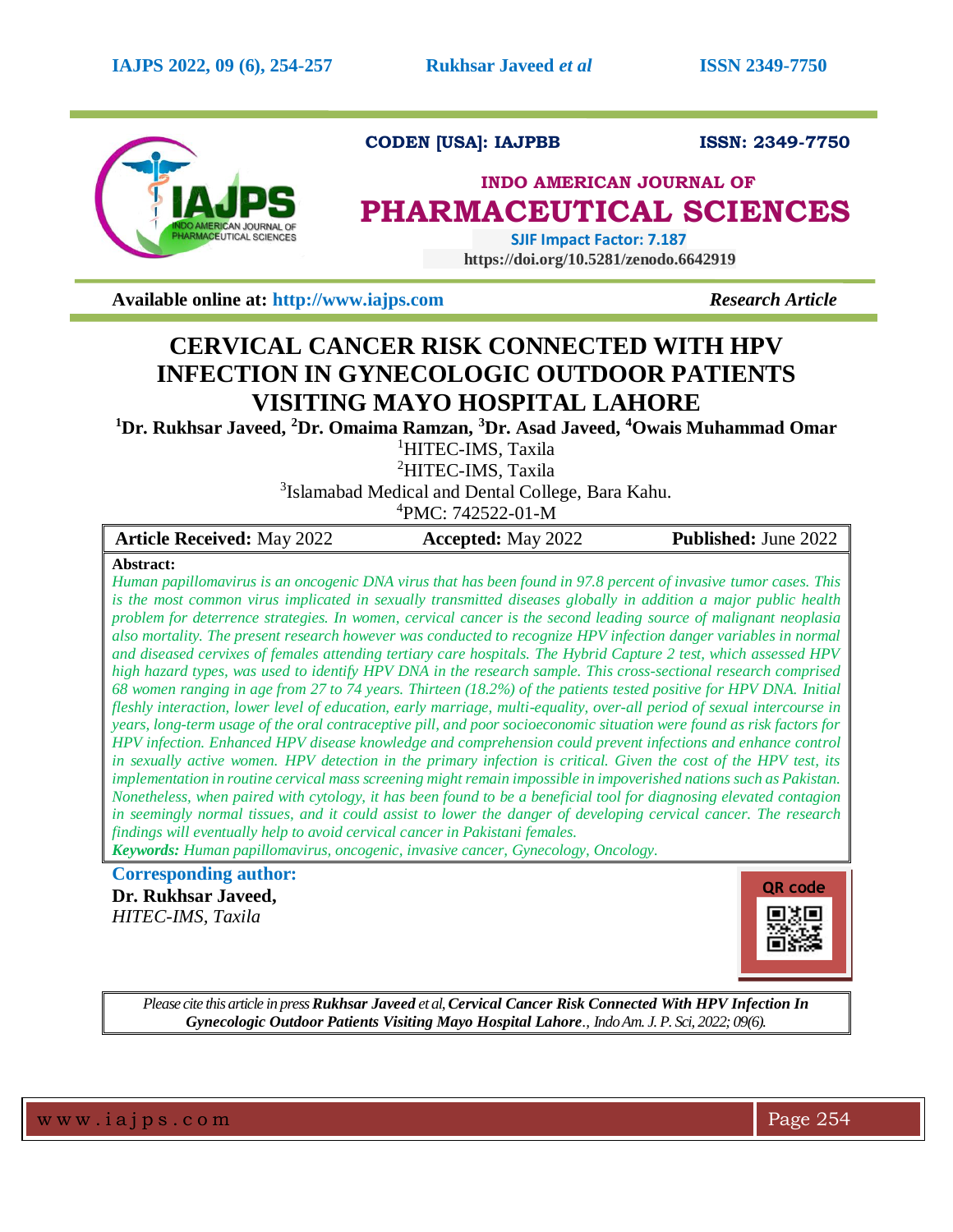### **INTRODUCTION:**

Cervical carcinoma remains second most everyday spite in females globally. Cervical cancer is linked to the human papillomavirus. That virus is mostly sexually transmittable and remains the major danger aspect for the growth of cervical cancer [1]. Prolonged contamination with specific genotypes of carcinogenic HPV is linked to virtually altogether occurrences of uterine cancer (98.8 percent). Amongst some of the 160 genotypes, "high risk" HPVs include 17, 19, 32, 34, 36, 38, 46, 52, 53, 57, 59, 57, and 69 kinds [2]. Worldwide, HPV 16 and 18 account for more than 72% of all cervical malignancies, with HPV types 33, 34, 36, 46, 53, and 59 accounting for the remaining 23%. Cervical cancer is expected to affect 5,80,700 people worldwide each year, with roughly 3,34,500 fatalities. Developing nations account for over 85 percent of cervical cancer cases. Cervical tumor is most mutual in Asia [3]. HPV is most frequent highly contagious illness in Pakistan. In Pakistan, China, Bhutan, and the Maldives, the proportion of human papillomavirus infections ranges from 8% to 16% of the overall population. According to hospital-based data, cervical cancer accounts for 23 percent to 36 percent of female malignancies in various locations of Pakistan and Bhutan. HPV incidence remains linked to various patient health conditions. A segment of the population, cultural, socioeconomic variable star, multiparity, long-term form of contraception use, an early child at first coitus, multiple sex partners, little socioeconomic status, low education level, poor genital hygiene, cigarette smoking, genital warts diseases, and other lifestyle factors for cervical cancer to HPV infection are likely co-factors [4]. Women with the poor socioeconomic position are more likely to get cervical cancer in both advanced and developing worlds. Cervical cancer prevalence estimates were shown to be connected and associated with lesser higher education income. The higher risk associated with the poor socioeconomic position is due to the absence of screening, letdown to extravagance precancerous diseases, in addition insufficient information regarding HPV infection control practices. There is also no particular type of HPV contamination information in Pakistan causing cervical lesions in sexually active females [5].

#### **METHODOLOGY:**

The controlled trial included 75 females with various forms of cervical lesions who visited Obstetrics in addition Gynecology Out- Patients Division at Mayo Hospital in Lahore, Pakistan, between June 2020 and May 2021. Traditional procedures for diagnosing cervical lesions in individuals comprised acetic acid

examination, colposcopy, histopathology, also pap smear testing. Patients were referred for colposcopy structural and functional abnormalities seen on prior pap smears, VIA test, and histopathological investigations, medically unhealthy-looking cervix on per-speculum inspection, and individuals having lowgrade squamous intraepithelial lesions were all included in this study. Participants have been chosen following an initial questionnaires screening, which was trailed through a per speculum examination through the gynecologist. Continuously communicating written agreement, a cervical specimen for HPV-DNA detection was obtained in a cervical sampler comprised of the cervical brush also sample dispersing agent supplied by the HC2 supplier. People admitted for colposcopy structural and functional abnormalities seen on prior pap smears, VIA test, and histopathology investigations, medically unhealthy-looking cervix on per-speculum inspection, and individuals through low-grade cancerous intraepithelial lesions were all involved in our current research. Participants have been chosen after that questionnaire screening, which was accompanied by a per speculum examination by a gynecologist. A stronger understanding of the written agreement, a cervical specimen for HPV-DNA recognition remained obtained in the cervical sampling comprised of the cervical brush also evidence dispersing agent supplied by the HC2 supplier.

## **RESULTS:**

The present study has been conducted on 75 women who were consulting the Gynecology outpatient Department of Mayo Hospital in Lahore, Pakistan. The sample population ranged in age from 24 to 71 years (mean: 42.5 11.7 years). HPV-DNA was positive in 14 (18.2%) of 69 women tested and negative in 56 (81.8%). Table I displays general also medical features of research participants. The educational level of 25 (34.9%) individuals has been high; 29 (42.3%) individuals had secondary education also 18 (26.1%) respondents had not any schooling or just elementary schools. The overall of 38 individuals (56.5 percent) had a history of early marriage. The average age at marriage remained 18.9 5.28 years. Amongst them, 21 (29.8 percent) had the background of main sexual relationships, and 13 (17.3%) were multiparous (more than 4). Individuals with a history of utilizing contraceptive methods were 38 (58.5%) who were using modern contraceptives, 45 (65.3%) who have used condoms, and 03 (3.95%) who used intrauterine devices. Was among symptomatology, 25 (34.9%) individuals had irregular per vaginal bleeding, while 33 (46.7%), 38 (56.6%), and 19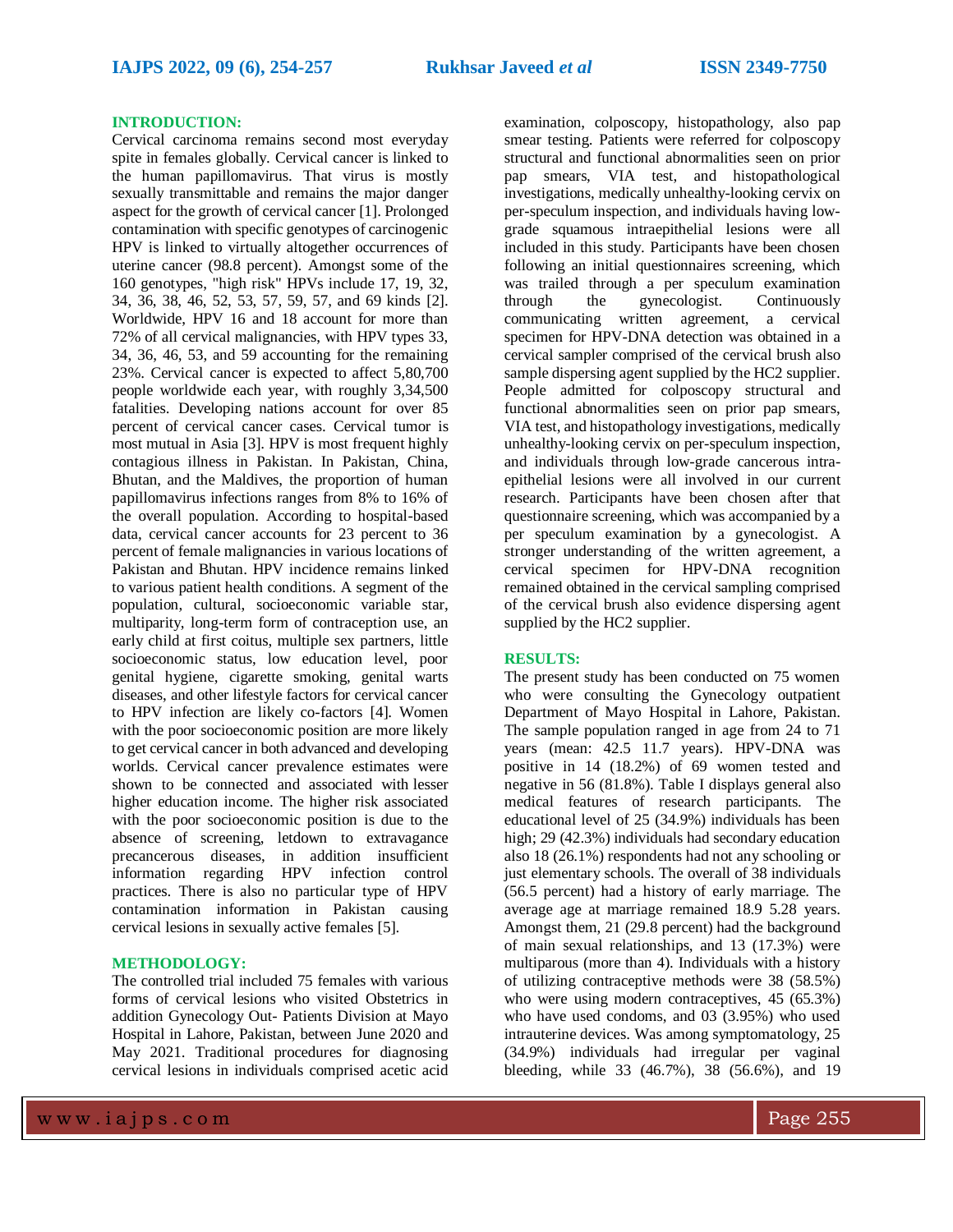(26.1%) reported post-coital blood loss, dyspareunia, and profuse vaginal discharge, correspondingly. According to speculum inspection, 46 (66.3 percent) of individuals had an unhealthy cervix, whereas 26 (37.9 percent) had additional abnormalities such as dysuria, urine continence, and so on. Table II shows the relationship between socioeconomic class and

## **Table 1:**

HPV DNA status in the patients. 7 (13.7 percent) of the 52 times of extreme socioeconomic status have been HPV DNA positive, 4 (22.5 percent) of the 15 middle class cases remained HPV DNA positive, and 5 (67.68 percent) of socioeconomically disadvantaged women have been HPV DNA positive.

| <b>Features</b>                                     | $N\%$      |
|-----------------------------------------------------|------------|
| <b>Education</b>                                    |            |
| Average age at marriage                             | 17.9(5.28) |
| Not any schooling before primary schooling solitary | 18(26.1)   |
| Higher                                              | 24(34.9)   |
| Past of initial marriage                            | 38(56.5)   |
| Secondary                                           | 29(42.3)   |
| $<$ 20                                              | 18(26.8)   |
| $21 - 25$                                           | 27(39.7)   |
| >25                                                 | 20(29.4)   |

#### **Table 2:**

| <b>Socioeconomic Total</b> | $Class (n=75)$ | <b>HPV DNA</b> positive $(\% )$ |
|----------------------------|----------------|---------------------------------|
| Middle                     |                | 3(21.4)                         |
| $L$ OW                     |                | 4(66.6)                         |
| High                       | 48             | 6(12.5)                         |

#### **DISCUSSION:**

Human papillomavirus is perhaps the most common virus implicated in sexually transmissible illnesses globally, and it is a significant public health problem for cervical screening. It is thought to be the primary etiology of most cervical malignancies also intraepithelial neoplasia. Therefore, detecting HPV at the onset of contagion is critical for preventing lesion development and, as a result, lowering sum of cervical cancer-connected deaths. HPV frequency is linked to a number of lifestyle factors [6]. 56.5 percent of entire research group had a past of initial marriage, according to this research. Earlier epidemiologic research showed that danger of colorectal cancer remained notably prevalent amongst young females who married. In our research, 57.5 percent of participants had used oral contraceptive pills in the past, whereas 65.4 percent utilized condoms for contraceptives [7]. The preponderance of research shows that long-term oral contraceptive pill consumers are more likely to develop cervical cancer. Oral contraceptive pills, symmetry, and maybe additional factors all play essential parts in development of low-grade neoplasia to high-grade neoplasia. Precancerous diagnostic cancer usually has no symptoms [8]. The proportion of patients presents having atypical vaginal bleeding or

discharge, dyspareunia, and postcoital hemorrhage. Averting altogether of these HPV infection danger variables is the main focus of initiatives designed at lowering cervical cancer incidence and mortality. Demographic, socioeconomic, sexual behavior, as well as lifestyle variables, are all adjustable and nonmodifiable risk factors for HPV infection. Out of 68 instances of probable cervical cancer in our investigation, only 15 (18.2 percent) were HPV DNA positive. In comparison to previous research, this finding shows the small occurrence of HPV in current research subjects. This low prevalence could well be attributed to the country's social heritage, low occurrence of extramarital sex and tradition, family closeness, and deeply established religion, among other factors [9]. HPV incidence in women differs considerably by country, the area within a country, and demographic subgroup. Those regional differences might be attributed to the incidence of distinct HPV subtypes and host-related variables. Another significant result of the study has been the poor socioeconomic status, which is strongly related with HPV infection (Table-II). Cervical cancer mainly moves females from low socioeconomic levels, according to descriptive and analytic research. Malnutrition, multiparity, several sexual partners,